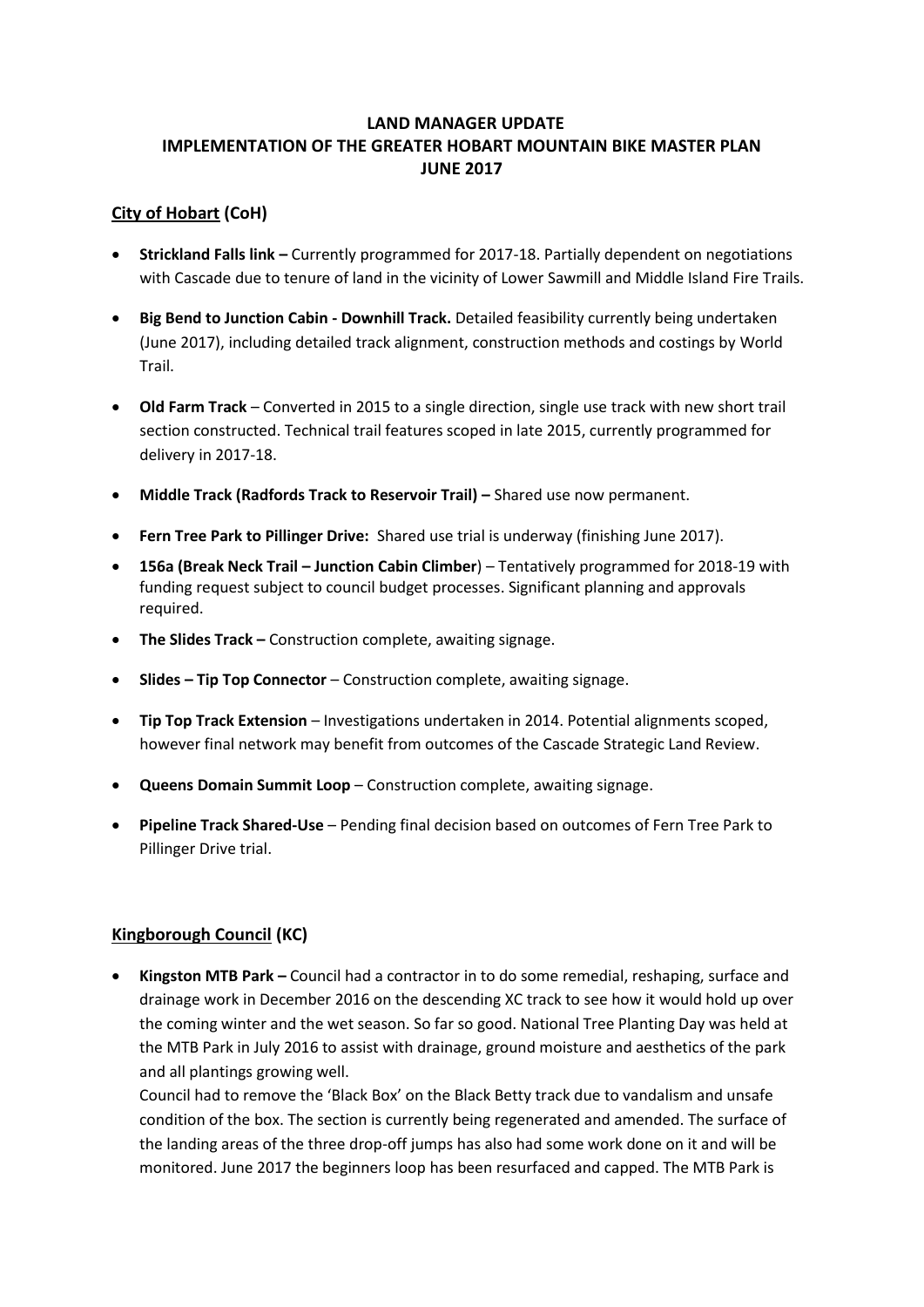gradually getting more use with these on-going upgrades. It is a work in progress with future funding not yet secured for next stage of upgrades to the XC track.

- **Alum Cliffs Track**  Stage 3 of Alum Cliffs track from the Shot Tower to Wandella Ave, Taroona was completed in November 2016. This section was built to multi-use standard and Council is investigating a future proposed shared use trial of Alum Cliffs Track after an external risk audit for shared use.
- **Nierinna Creek Track** Council will be undertaking a full track audit on all the tracks in the municipality which will take into consideration what future upgrades are required, and any tracks that can be converted to potential multi-use. The track is open to all users.
- **Mt Nelson to Kingston link** A long term goal to have a multi-use trail between Mt Nelson, Albion Heights and Kingston. This is part of a broader vision for a Regional Trail from Hobart to Dover, with the Hobart to Kingston section being the critical link to establish. Discussions were held again in 2016 with some of the relevant land owners for access from the Mt Nelson end and currently stalled. This link is still flagged in Kingborough's Tracks and Trails Strategic Action Plan that has recently been out for public feedback.
- **Tramway to Maudsley Rd Link (Allens Rivulet)** land owner negotiations were held during 2016 and there is still one landowner not in favour of public access. Currently stalled. The Trail Riders Action Club (TRAC) is keen to pursue this link and there is strong community support. A long term option to keep in mind.
- **Tramway Stage 2**  No progress/investigation to date but this route is flagged in the Kingborough Tracks & Trails Strategic Action Plan as a priority 1 list option. Requires land owner support for a final link.
- **Snug Tiers (PWS)** no further progress at this stage.

#### **Clarence City Council (CCC)**

- **Tangara Trail –** a new link from Cilwen Road via Aspect Place to Alliance Drive has been created which provides a trail connection to the Meehan Range via the Highway Track.
- **Meehan Range**
	- o Maintenance work has been carried out on tracks in the Clarence Mountain Bike Park including vegetation pruning, track improvements on the xc loop and a realignment of the Belbins Link.
	- o Funding has been secured to develop a skills park at the entrance to the Clarence Mountain Bike Park. Two contractors have been appointed and work is expected to start later in the year
	- o The Draft Meehan Range Strategic Mountain Bike Plan is being reviewed as should be ready for public consultation by the end of the year. PWS draft Meehan Range Management Statement needs to be released first.
	- o The Friends Track has had additional work done to it by volunteers from Friends School and PCYC (supervised by a professional track builder) and is getting closer to completion.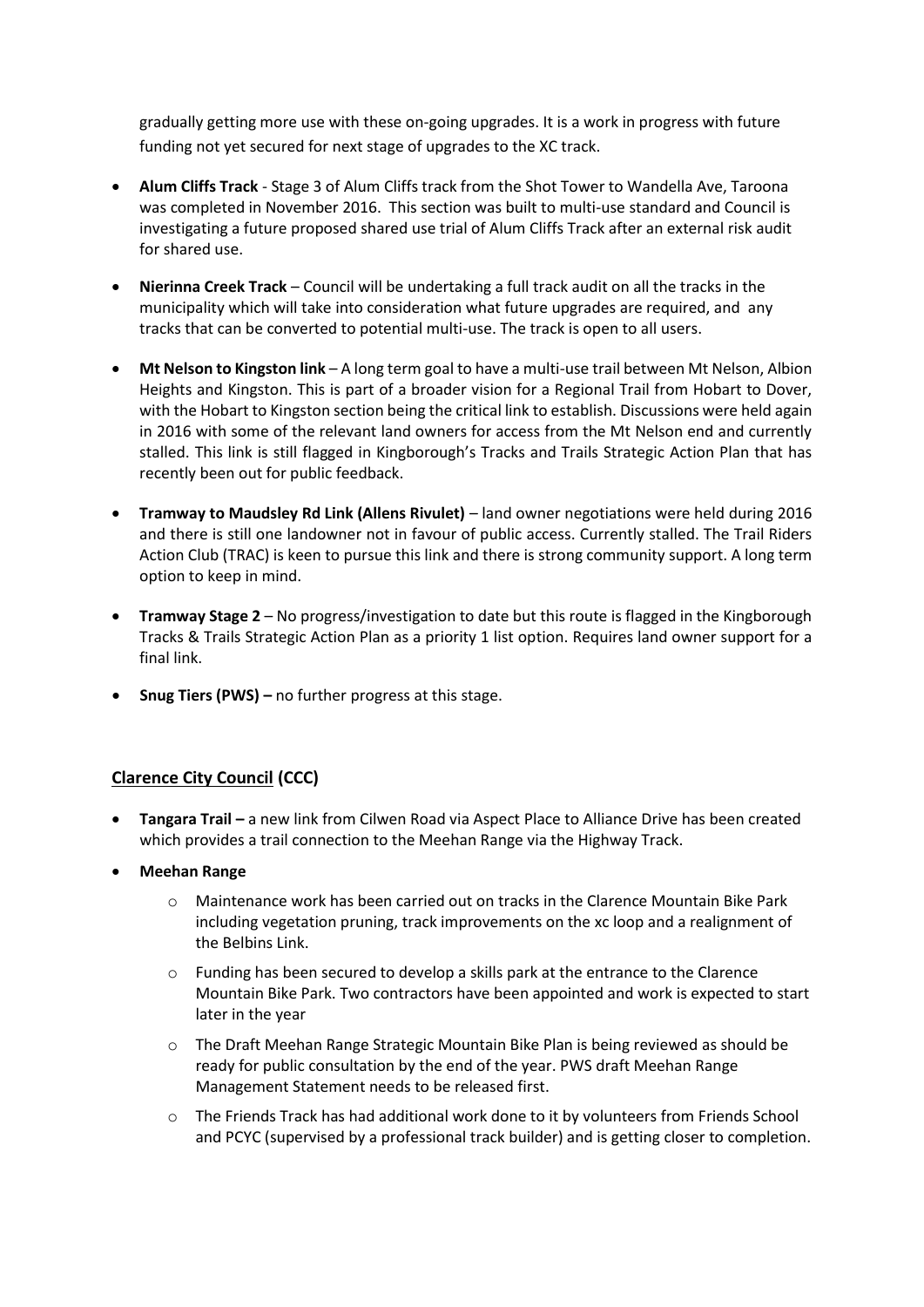# **Glenorchy City Council (GCC)**

- **Glenorchy MTB Park**
	- o Remediation of the Gully Track, Access Track, and Humphries beginner loop. Monthly maintenance undertaken from January - June 2017.
	- o Park is being utilised for events and a number of skill training courses.
- **•** Monitoring met with Mathematician from Utas to develop an overview for statistical sound data collection and have purchased additional date counters and receivers to gain a greater understanding of track usage.
- Council has capital funding over the next 5 years to upgrade the foreshore track between MONA and Cadbury.

# **Wellington Park Management Trust (WPMT)**

- **Shared Use Trials**
	- o **Middle Track (between Reservoir Trail and Radfords Track)** was converted permanently to Shared Use for bikes, dual direction, following consideration by the Trust of the results of a 6 month trial which included
		- chicanes, markers and signage installed by HCC
		- **Figure 1** feedback from users via website and on-site survey
		- monitoring of user numbers, track surface erosion and corridor effects.
	- o **Pillinger Drive Track (from Ferntree Park to Pillinger Drive)** Trial of shared use with bikes, dual direction, has been extended until June 30, 2017 to allow time for feedback to be received following installation of improvement works in Jan 2017. Online feedback, survey and monitoring data will be compiled by Trust Manager and Ranger, then presented to Trust for decision.
- **Upper Luge -** The Trust resolved that the HCC should investigate minimum works required for formalising. HCC Track Management Supervisor and WPMT Heritage advisor have done initial inspection and found some issues with existing alignment in terms of trail sustainability and proximity to heritage features. Further work required as resources allow on mapping, alignment and seeking funding. Meanwhile the track is regarded as informal rather than illegal.
- **Other Wellington Park matters of relevance to MTB activities** 
	- o **Strategic Planning.** The Wellington Park Management Trust has developed a Strategic Plan for the Park (2017 – 2021). The plan outlines the key strategies the Trust will employ to assist it meet its statutory responsibilities and achieve the Key Desired Outcome (KDO's). One of the primary initiatives identified is the preparation of a Visitor and Recreation Strategy as identified within the Wellington Park Management Plan (9.5.1 page 192). The Trust considers this to be a high priority but its development is in part dependant on additional funding to progress.
	- $\circ$  The strategy will provide additional guidance, context and policy direction for tourism and recreation within the Park. This includes the management and use of tracks, and the promotion of the range of recreational opportunities and experiences, including MTB riding. Meanwhile, in accordance with the Trust requirements, the implementation of